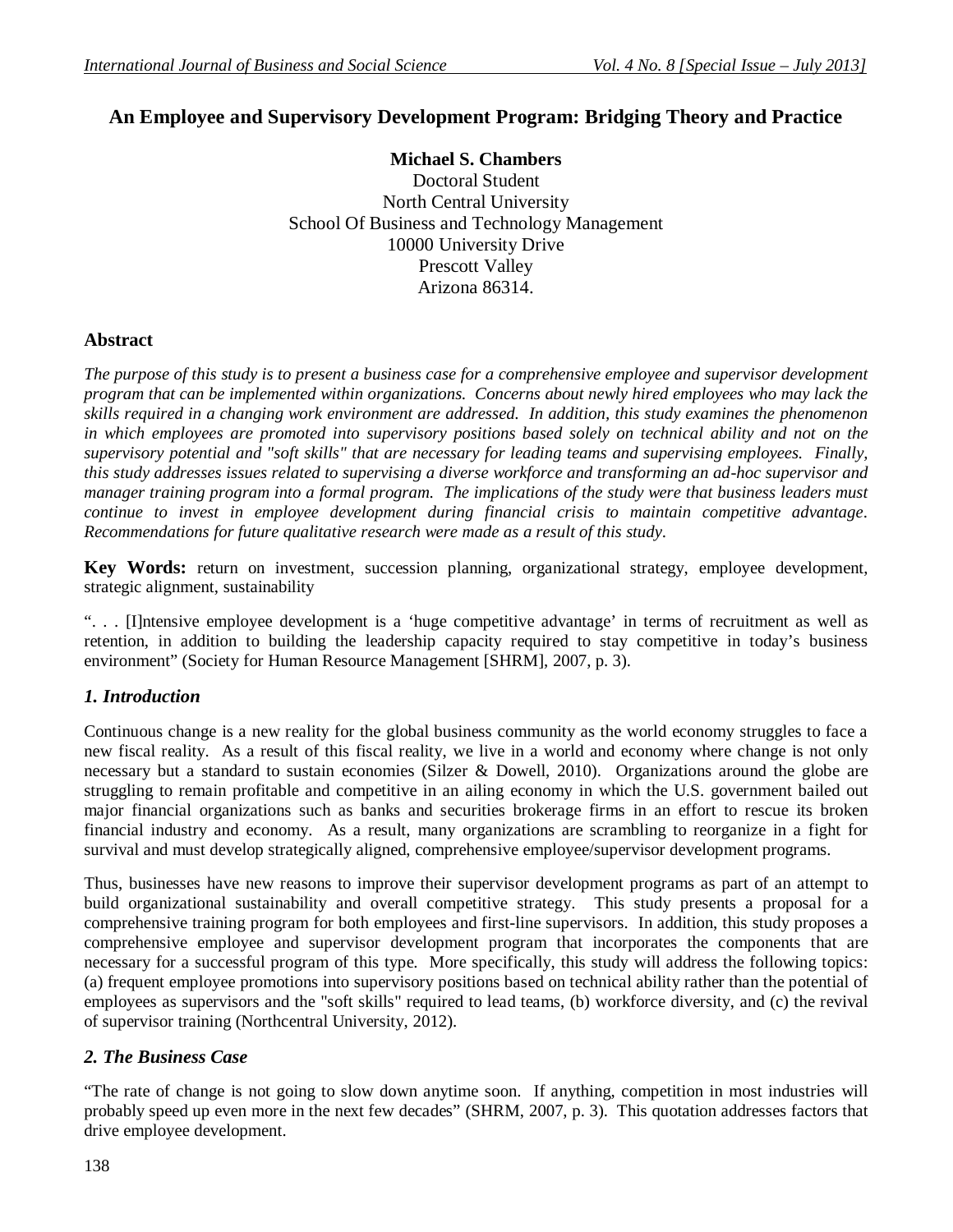Employee development, in turn, lies at the heart of organizational performance and competitive advantage (Silzer and Dowell, 2010). Across industry sectors, there are many reasons why succession planning and leadership development are important concerns: (a) rapid, radical and discontinuous change, (b) increasingly complex challenges, (c) greater leadership responsibility at lower levels, and (d) recruitment and retention of the best employee talent (SHRM, 2007). There are several factors that make employee development vital to organizational performance (SHRM and Catalyst, 2005; Silzer and Dowell, 2010). The most significant driver of value in organizations today is the perceived shift to a knowledge economy, which makes the knowledge, skills, and competencies of employees a competitive advantage (SHRM and Catalyst, 2005; Silzer and Dowell, 2010).

Although employees directly shoulder certain burdens of the knowledge economy because of their own investment in education, the growth of specialized knowledge indicates that employers must increase their commitment to provide more specialized business or sector-specific training and education. Another factor that will contribute to the relative importance of employee development will be shifts in workforce demographics. Over the last several years, concern has developed about how the world can prepare for a potential labor shortage as the aging workforce of baby boomers begins to retire. A SHRM workforce forecast demonstrates that human resource (HR) practitioner's rate preparing for the next wave of retirements as the third-most important trend in the HR profession. A vast number of these HR practitioners plan to invest more in training and development to increase employee skills and hope to use succession planning to a greater extent. Furthermore, the aging workforce will generate the need to identify new sources of talent to compensate for the knowledge and talent lost through retirement (SHRM and Catalyst, 2005).

## *3. Considerations Related to Employee and Supervisor Development Programs*

The design of a supervisor-employee development program must be grounded in succession planning, anchored in the company's strategy, and feasible given the size and resources of the organization. Moreover, the purpose of supervisor-employee development is not to create programs but to design and implement practices and processes within developmental systems that capitalize on work-related experiences to achieve organizational strategy. Furthermore, regardless of the organization's business sector, there are many interrelated reasons why succession planning and supervisor-employee development are important (SHRM, 2007). Recent reorganizations have created new duties and responsibilities that vary in complexity, and some employees have had little training with respect to these new duties and responsibilities. As a result, new hires may lack the critical skills that are required in a changing work environment (Northcentral University, 2012).

In addition, there are concerns that organizations do not have integrated employee and supervisor development programs that facilitate preparing and training employees for new and expanded roles. More specifically, it has been revealed that employees are frequently promoted into supervisory positions based mainly on their technical abilities instead of their leadership potential and the "soft skills" that are required to lead teams and supervise employees. In addition, organizations frequently have a diverse workforce that includes young and old workers, experienced and new employees, and highly productive and less-than-average individuals. As a result, supervisors must have the ability to lead a diverse workforce. Furthermore, formal supervisory training has been dormant during the last five years (Northcentral University, 2012). Finally, there is an expected return on leadership development investment (Avolio and Quisenberry, 2010).

## *4. Recommendations*

"Every managerial employee should have an individual development plan and be held accountable for making progress on it every year" (SHRM, 2007, p. 4). This quotation indicates what every organization should be doing; however, the reality is that several organizations have yet to implement formal processes to accomplish this objective. SHRM (2007) emphasizes the following primary reasons why succession planning and supervisoremployee development are critical: (a) the speed of change is increasing, and the type of change that organizations experience is likely to be more radical, (b) the complexity of the challenges that organizations face globally is rapidly increasing, (c) there is greater leadership responsibility at lower levels, and (d) recruitment and retention of the best talent are paramount. Therefore, an effective succession planning and leadership development system is required.As discussed above, the design of a supervisor-employee development program must be grounded in succession planning, anchored in the company's strategy, and feasible given the size and resources of the organization. In designing an effective succession-management system, one must include the following types of key elements: (a) formal, (b) systemic, (c) systematic, (d) tailored, and (e) experientially based (SHRM, 2007).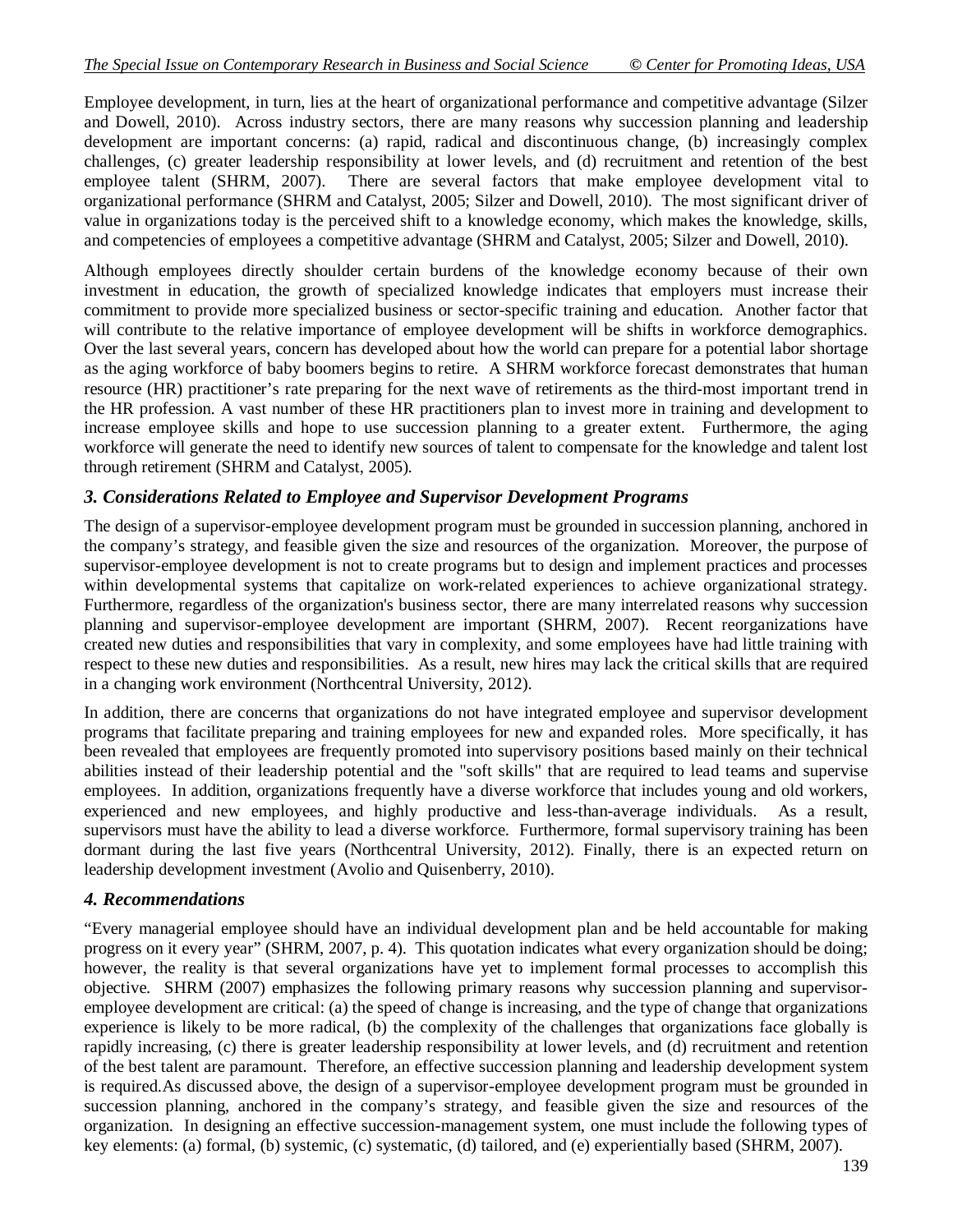# *4.1. Formal*

A formal process features important components that are standardized throughout an organization. An informal process is unplanned and ad-hoc, and there is a risk with informal and ad-hoc development approaches that the entire burden of development will fall on the individual employee. Although employees must accept responsibility for their development as leaders, a formal process links experiences with expected developmental outcomes to provide oversight of the development process. In addition, informal succession planning processes risk wasting time and money by developing the wrong traits in the wrong employees (SHRM, 2007). Informal training is reactive and opportunistic, whereas a formal system requires organizational discipline to design, implement, and sustain it. An integrated formal system may be a source of competitive advantage (Dai et al, 2011; Lollis, 2008; SHRM, 2007; Silzer and Dowell, 2010).

# *4.2. Systemic*

An overall system-wide perspective on supervisor-employee development helps to build broader organizational capacity and deeper bench strength in leaders (Silzer and Dowell, 2010). The focus is on management at every level of the organization, including senior management, which helps to maximize the return on investment from developmental efforts. However, the unintended consequence is that focusing on top leadership may allow a significant part of the organization to atrophy (SHRM, 2007).

## *4.3. Systematic*

The most effective succession planning and supervisor-employee development programs are linked across levels throughout the entire organization within a coherent whole (Silzer and Dowell, 2010). The logic of a roadmap for development is that the skills, competencies, attitudes, and perspectives that are developed at one level are built upon at higher levels. When it is systematic, a development effort builds integrated linkages across leadership levels. Succession planning also uses diagnostic tools and methods to assess the developmental readiness of employees for certain experiences (SHRM, 2007).

# *4.4. Tailored*

Generic supervisor-employee development efforts may lose sight of the importance of individual differences with regard to developmental readiness. Employees vary in their capacity to complete the developmental stretch assignments that are at the core of many of the most effective supervisor-employee development efforts. At a minimum, each employee should have an individual development plan and be held accountable for making annual progress (SHRM, 2007).

# *4.5. Experientially Based*

Supervisor-employee development is a significant component of ongoing work-related experiences. Research shows that senior leaders find learning from work-related experience to be a more powerful force in their development than classroom-based learning. State-of-the-art development helps leaders to learn and develop based on their work experiences rather than removing them from work so that they can develop (SHRM, 2007).

## *5. Proposed Employee and Supervisor Development Program*

"Effective succession planning involves more than just a replacement planning process. It also includes a comprehensive employee development system" (SHRM, 2007, p. x). This quotation highlights the importance of a comprehensive supervisor-employee development program. More specifically, practitioners in the field of leadership development estimate that approximately 80 percent of the learning and development of employees who eventually move into senior management originates from experience, that approximately 10 percent of this learning and development originates from classroom education and training, and that approximately 10 percent is developed through coaching and mentoring. These percentages indicate the need to provide meaningful developmental experiences to develop leaders. Overall, the prevailing method involves developing supervisors and employees in the context of their ongoing work experience rather than taking supervisors and employees away from their work environment so that they can develop. Thus, this study proposes employee and supervisor development programs that involve education, assessment, coaching, and experiential learning (SHRM, 2007).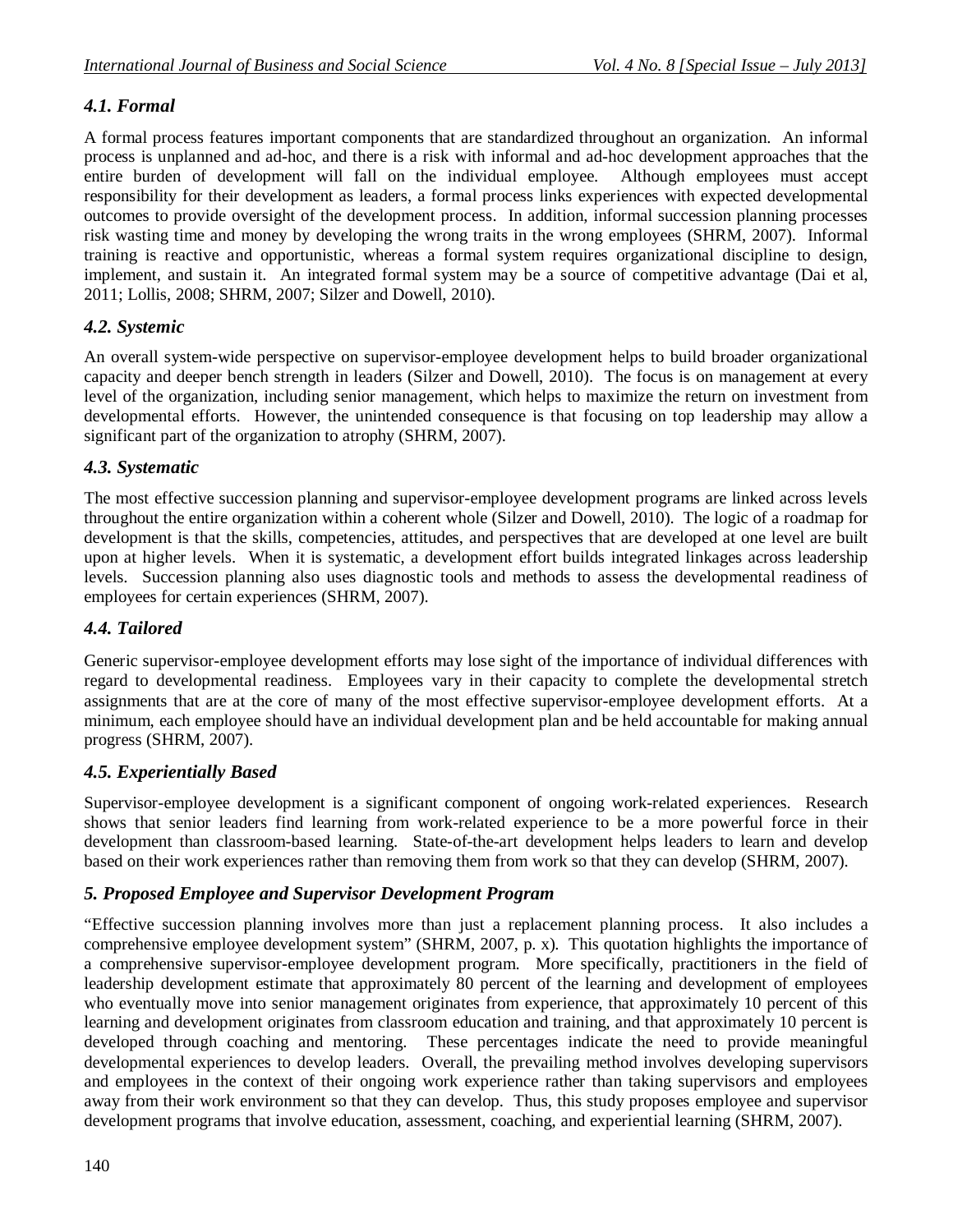## *5.1. Education: Classroom Programs*

Classroom education continues to be the bedrock of leadership development efforts. These types of formal classroom programs generally occur at an off-site location. The particular strength of classroom programs is the standardization of content; however, a limitation of such programs is the uncertainty of learning transfer from an off-site classroom to the student's job. Finally, classroom programs foster episodic or event-based thinking about development (SHRM, 2007).

## *5.2. Education: Corporate Universities*

At the other end of the education spectrum are corporate universities. Often described as combining centralized in-house training and education facilities that properly align training and development with business strategy, corporate universities often offer open enrollment and custom development. Although they may be expensive, corporate universities are the fastest-growing segment of the adult education market. One reason for this growth is the shorter shelf life of knowledge, which requires continuous employee learning. For instance, General Electric's Welch Leadership Center offers a full complement of courses that are aligned to the firm's organizational needs. These courses cover subjects such as succession management and leadership development. In addition, current and former managers are part of the faculty, which increases the credibility of their staff (SHRM, 2007).

### *5.3. Assessment: Personality Inventories*

Personality inventories may be effective tools for building individual self-awareness, providing employees with insight into their personal tendencies and values. In addition, personality inventories are easy to use and can help participants to appreciate individual differences in others and to understand why others behave as they do. Personality inventories also tend to be popular because people generally enjoy learning about themselves (SHRM, 2007).

### *5.4. Assessment: Multi-Source Ratings/360-Degree Feedback*

Another popular development practice, multi-source ratings, involves the systematic measurement of an individual's leadership performance as perceived by an entire circle of individuals, including the employee himself/herself, his/her subordinates, his/her peers and supervisors, and even external stakeholders such as customers and suppliers (Streim, 2001). This type of comprehensive assessment by various stakeholders provides an accurate picture of the impact of a leader's behavior on others. The gap between self-ratings and stakeholder ratings has been shown to be positively related to managerial performance. However, one potential weakness of multi-source ratings is that they may lead to confusion if they do not converge across rating sources. In essence, multi-source ratings are most effective when linked with executive coaching (SHRM, 2007).

#### *5.5. Assessment Centers*

Another comprehensive method of assessing an employee's leadership potential is the use of assessment centers (Patton and Pratt, 2002). Traditionally, assessment centers were used to select managers for mid-level and upperlevel jobs by assessing their skills through various assessment exercises that measure performance across a number of dimensions. Developmental assessment centers are utilized for employee development and emphasize assessment with feedback. These centers offer a collection of workplace simulation exercises that provide individuals with practice, feedback and coaching on a set of behavioral dimensions that can be developed and that are considered to be vital to professional success (SHRM, 2007).

## *5.6. Coaching: Executive Coaching*

Executive coaching is coveted because it helps leaders to translate and assemble their assessment data into an actionable development plan, assists them in implementing the plan, and facilitates support and follow-up assessments of behavioral change. The Individual Coaching for Effectiveness model for middle- and higher-level leaders consists of three phases: (a) diagnosis, (b) coaching, and (c) maintenance/support. The diagnosis consists of one or two days of assessment and feedback. The coaching occurs on one day per month for six consecutive months. The maintenance/support component includes periodic contact and review sessions that assist the individual in maintaining personal changes.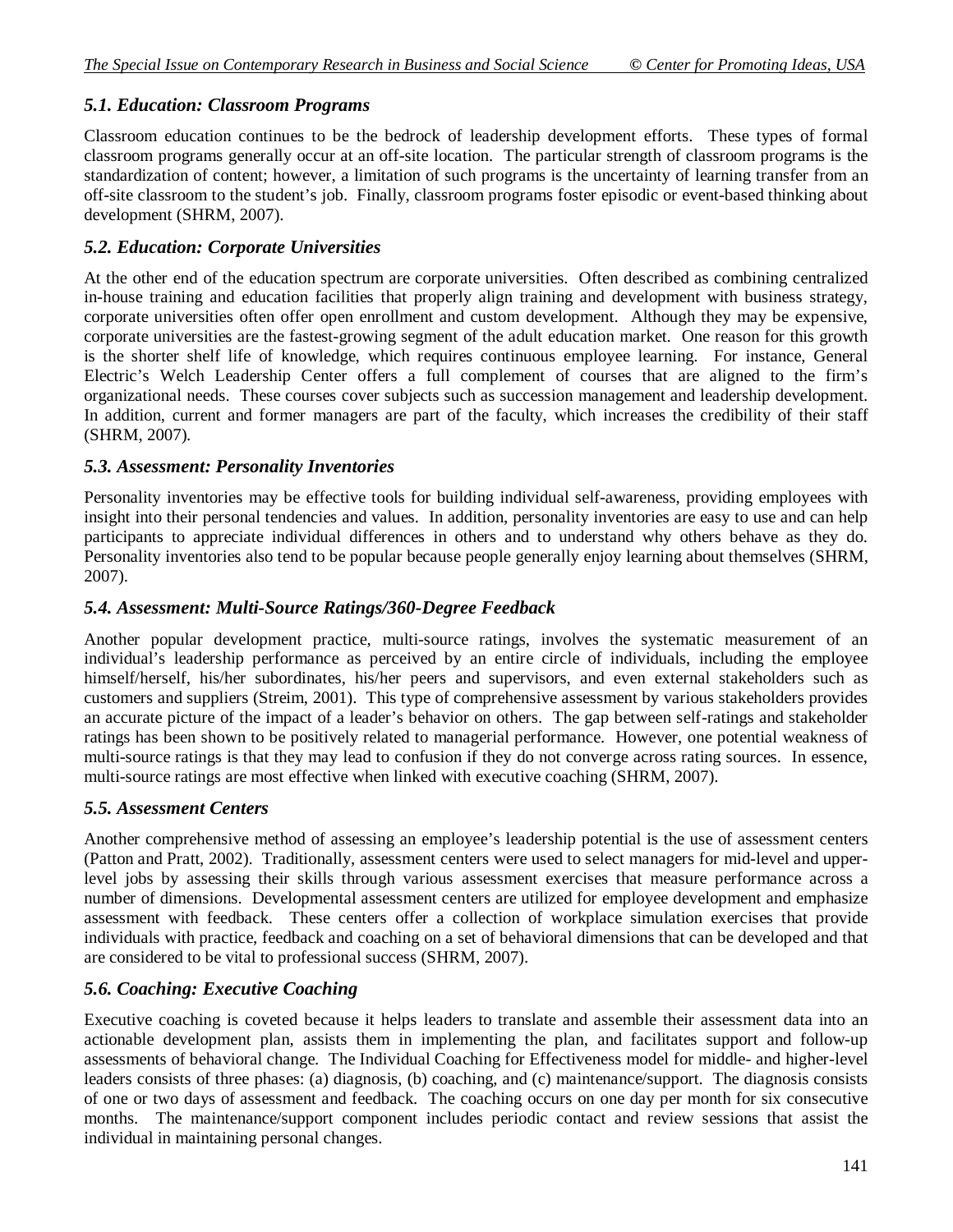A vital factor to consider is the training and experience of the particular coach because no licensing requirements have been established for coaches (Kissack and Callahan, 2010; SHRM, 2007).

### *5.7. Coaching: Mentoring*

Mentoring can be a formal or informal process. In mentoring, someone more senior takes a vested interest in the personal and professional development of a more junior person, usually a professional colleague. The literature on mentoring is vast; however, informal mentoring programs are considered to be more effective and tend to receive more favorable responses than formal programs. One weakness of mentoring is that few leaders receive any training on how to be effective mentors when a formal mentoring program is implemented. In addition, mentoring is time consuming, and there may be insufficient numbers of qualified mentors within an organization (Leonard and Hilgert, 2007). As a result, organizations sometimes use mentoring only in targeted situations that involve high-potential employees. In larger organizations, mentoring networks are built in which employees are assisted in identifying existing relationships and trained in using these relationships for their development (SHRM, 2007).

### *5.8. Experiential Learning: Job Assignments*

Long favored as a leadership development tool, job assignments that stretch thinking and other capabilities are particularly coveted by organizations. It is widely believed that leaders consider their most robust developmental activities to be experiential activities that occur on the job. However, it is important not to give leaders tasks that are too overwhelming. There are two vital questions that a firm must consider in using job assignments, First, how prepared must someone be for a stretch assignment? Second, what is the right assignment for this leader at this time? Answering these questions require knowledge of the career goals, career paths, and developmental readiness of the individuals whose skills are being developed (SHRM, 2007).

### *5.9. Experiential Learning: Action-Learning Projects*

An approach that is based on assumptions from adult learning theory, the theory of action learning suggests that learning is effective when people work on organizational problems in real time. In addition, action learning occurs on project teams that are composed of employees from diverse locations who play different roles within the firm and have the opportunity to work together for approximately six to twelve months on a strategically important issue (Leonard and Hilgert, 2007; Streim, 2001). External coaches are often used to help facilitate team self-reflection and enhance learning and development (SHRM, 2007).

#### *6. Implications*

As cited above, "The rate of change is not going to slow down anytime soon. If anything, competition in most industries will probably speed up even more in the next few decades" (SHRM, 2007, p. 3). This observation drives employee development, which is the essence of organizational performance and competitive advantage (Silzer and Dowell, 2010). Working from a practitioner perspective, the researcher in this study would advise business leaders to continue investing in employee and supervisor development in spite of the current financial crisis in our country. The reason for this continued investment is simple: competitive advantage. Employee performance affects organizational performance, which influences financial outcomes and competitive advantage (SHRM and Catalyst, 2005; Silzer and Dowell, 2010).

#### *7. Recommendations for Future Research*

Competitive advantage is of interest to global business leaders and human resource management practitioners and scholars (SHRM and Catalyst, 2005; Silzer and Dowell, 2010). There is growing interest in qualitative research on the appropriateness of further developing strategic human resource management (Ridder and Hoon, 2009). The qualitative case study approach can be used to gather and study the detailed data required to improve our understanding of complex phenomena in this field (Trochim and Donnelly, 2008; Yin, 2009). This researcher recommends further research on how to bridge theory and practice in this area. More specifically, a qualitative single- or multiple-case study conducted with an organization in the business community might generate further information regarding business leaders' and human resource management practitioners' perceptions of human capital investments and of the reasons that business leaders choose not to invest in the development of human capital during an economic downturn. The information generated by such a study might be used to reveal areas for improvement in strategic human resource management and strategic human capital management.